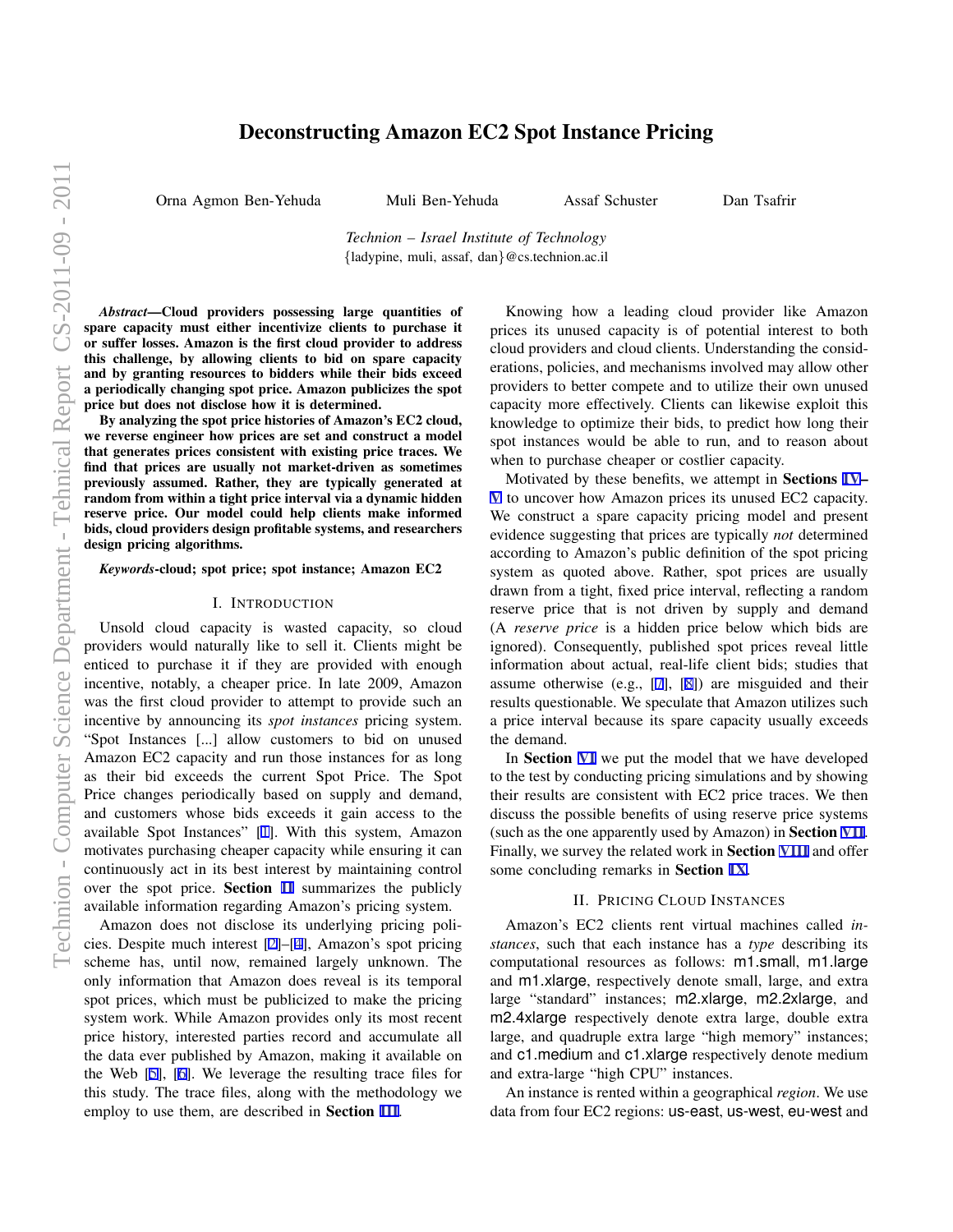<span id="page-1-0"></span>ap-southeast, which correspond to Amazon's data centers in Virginia, California, Ireland, and Singapore, respectively.

Amazon offers three purchasing models, all requiring a fee from a few cents to a few dollars, per hour, per running instance. The models provide different assurances regarding when instances can be launched and terminated. Specifically, paying a yearly fee (of hundreds to thousands of dollars) buys clients the ability to launch one *reserved instance* whenever they wish. Clients may instead choose to forgo the yearly fee and attempt to purchase an *on-demand instance* when they need it, but then the hourly fee is a bit higher and there is no guarantee that launching will be possible at any given time. Both reserved and on-demand instances remain active until they are terminated by the client.

The third, cheapest purchasing model provides no guarantee regarding both launch- and termination-time. When placing a request for a *spot instance*, clients bid the maximum hourly price they are willing to pay for running it (called *declared price* or *bid*). The request is granted if the bid is higher than the spot price, otherwise it waits. Periodically, Amazon publishes a new *spot price* and launches all waiting instance requests with a maximum price exceeding this value; the instances will run until clients terminate them or the spot price increases above their maximum price. All running spot instances incur a uniform hourly charge, which is the current spot price. The charge is in full hours, unless the instance was terminated due to a spot price change, in which case the last hour fraction is free of charge.

In this work, we assume that instances with bids equal to the spot price are treated similarly to instances with bids higher than the spot price.

### III. METHODOLOGY

*Trace Files:* We analyze  $64 (= 8 \times 4 \times 2)$  spot price trace files associated with the 8 aforementioned instance types, the 4 aforementioned regions, and 2 operating systems (Linux and Windows). The traces were collected by Lossen [\[5](#page-7-0)] and Vermeersch [\[6](#page-7-0)]. They start as early as November 30, 2009 (traces for region ap-southeast are only available from the end of April 2010). In this paper, unless otherwise stated, we use data accumulated until July 13, 2010,

*Availability:* A *persistent request* is a series of requests for an instance that is immediately re-requested every time it is terminated due to the spot price rising above its bid. Given a declared price *D*, we define *D*'s *availability* to be the time fraction in which a persistently requested instance would run if *D* is its declared price. Formally, let *F* be a spot price trace file, and let  $T_b$  and  $T_e$  be the beginning and end of a time interval within *F*. The availability of *D* within *F* during  $[T_b, T_e]$  is:

$$
availability \, \, \substack{F \\ b \rightarrow e} (D) \, \, = \, \, \frac{T_{b \rightarrow e}^F(D)}{T_e - T_b}
$$

where  $T_{b\rightarrow e}^{F}(D)$  denotes the time between  $T_b$  and  $T_e$  during which the spot price was lower than or equal to *D*; namely, if  ${T_i}_{i=0}^N$  denote times at which the spot price changed  $(T_b = T_0$  and  $T_e = T_N$ ) and  $S_i$  denotes the spot price during the time interval  $[T_{i-1}, T_i]$   $(i = 1, 2, ..., N)$ , then

$$
T_{b\to e}^F(D) = \Sigma_{\{i|S_i \le D\}} (T_i - T_{i-1}).
$$

We analyze availability as a function of the declared price *D*, noting that it reflects the probability that the corresponding spot instances would be immediately launched when requested at some uniformly random time within  $[T_b, T_e]$ .

# IV. EVIDENCE FOR ARTIFICIAL PRICING INTERVENTION

#### *A. Market-Driven Auction*

Amazon's description of "How Spot Instances Work" [[1\]](#page-7-0) gives the impression that spot prices are set through a uniform price, sealed-bid, market-driven auction. "Uniform price" means all bidders pay the same price. "Sealed-bid" means bids are unknown to other bidders. "Market-driven" means the spot price is set according to the clients' bids. One example of such an auction is an  $(N + 1)$ <sup>th</sup> price auction (VCG) [[9\]](#page-7-0)–[[11\]](#page-7-0) of multiple goods, with retroactive supply limitation (after clients bid), to maximize the provider's revenue. However, Amazon might be using some other mechanism that is consistent with their description.

In an  $(N + 1)^{th}$  price auction of multiple goods, each client bids for a single good (i.e., a spot instance). The provider chooses the top *N* bidders. The provider may set *N* up-front on the basis of available capacity. A *greedy provider* might retroactively set *N* after receiving the bids, to maximize revenue. In any case, *N* cannot exceed the total number of goods. The provider sets the uniform price to the price declared by the highest bidder who *did not* win the auction (bidder number  $N + 1$ ) and publishes it. The top N winning bidders pay the published price and their instances start running. In this case, the published price is a price bid by an actual client.

The provider may also decide to ignore bids below a hidden *reserve price* or below a publicly known *minimal price*, to prevent the goods from being sold cheaply, or to give the impression of increased demand.

We conjecture that most of the time, contrary to impressions conveyed by Amazon [\[1](#page-7-0)] and assumptions made by researchers [\[7](#page-7-0)], [[8\]](#page-7-0), the spot price is set according to a constantly changing reserved price, disregarding client bids. In other words, most of the time the spot price is *not* marketdriven but is set by Amazon according to an undisclosed algorithm.

#### *B. Evidence: Availability as a Function of Price*

In support of this conjecture, we analyze the relationship between an instance's declared price (how much a client would be willing to pay for it) and the resulting availability between January 20th and July 13th, 2010. Figure [1](#page-3-0) shows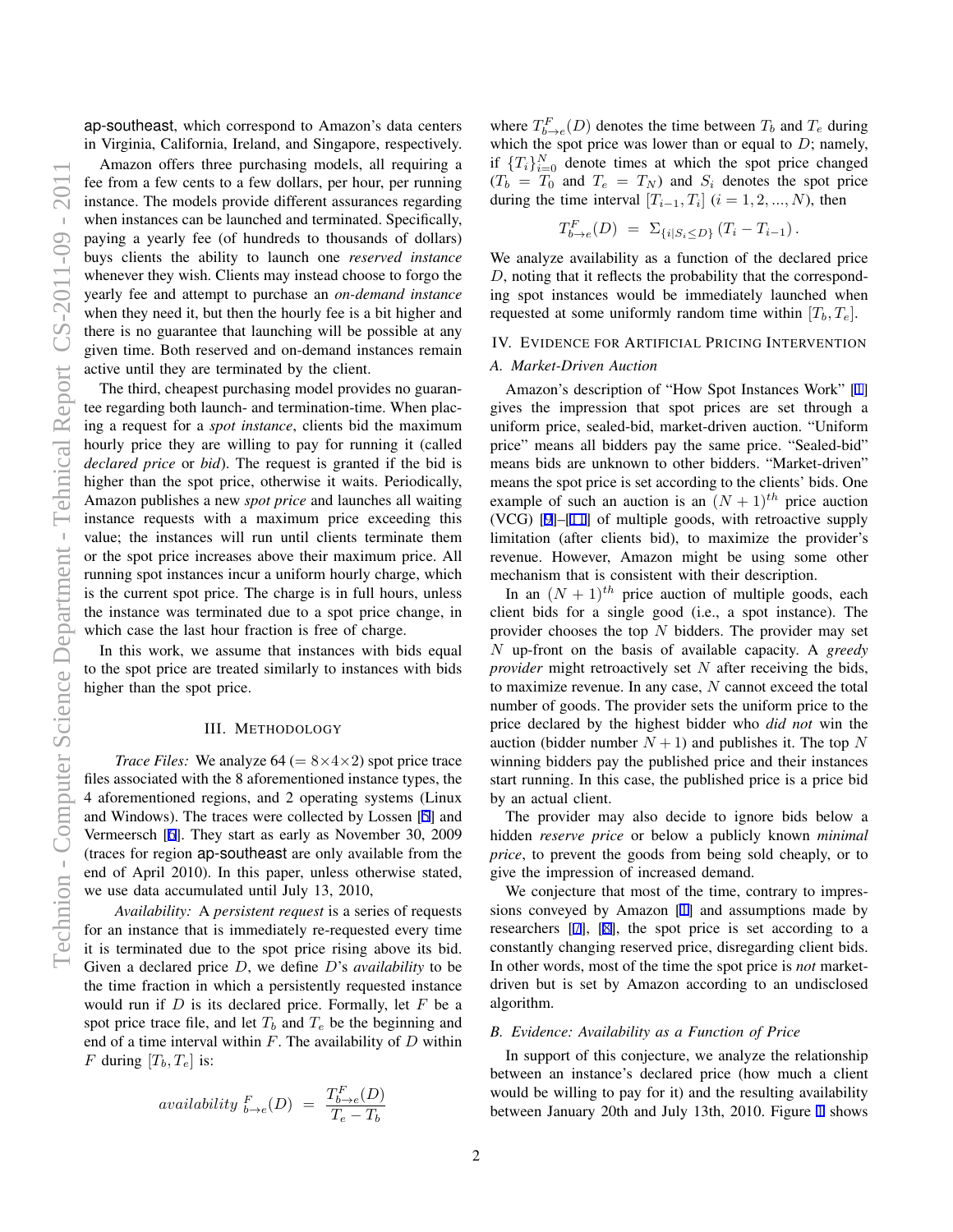<span id="page-2-0"></span>the availability of different spot instance types as a function of declared price (price-availability graphs), for all examined Windows spot instance types in all regions. Results for instances running Linux (not shown) are qualitatively similar. The prices of different resources seem unrelated, except that they share the same functional shape: a sharp linear increase in availability until a "knee" (sharp change in slope) is reached. The knee is usually high, representing an availability of 0.95 or more. After the knee, the availability grows with declared price but at a slower, non-linear rate.

Figure [2](#page-3-0) shows *normalized* price-availability graphs for Linux: prices on the horizontal axis are normalized by their instance-type's respective on-demand prices. We see that Linux types can be classified by region. Each of the two region classes has a distinct normalized price range in which the availability's dependency on the price is linear. One class contains us-east, and the other class contains other regions.

Figure [3](#page-3-0) shows the data presented in Figure [1](#page-3-0) as normalized price-availability graphs. As in Figure [2](#page-3-0), different types can be classified by region: us-east or all other regions. Not as in Figure [2](#page-3-0), different types have different normalized prices within a class, and the relative price difference between any type pair is the same in each class. The m1.small type, presented in the figures by red circles, has a particularly low knee, with an availability of 0.45. Figures [1–3](#page-3-0) show that availability strongly depends on declared price for all regions and all instance types, and that this dependency has a typical recurring shape. The similarity between different regions can be explained if we assume that Amazon uses the same mechanism to set the price in different regions. The recurring shaped dependency could be explained in one of two ways: either Amazon's spot prices reflect real client bids and the shaped dependency occurs naturally, or the spot prices are the result of an artificial dynamic hidden reserve price algorithm, of which the shaped dependency is an artifact.

Let us first assume that the shaped dependency occurs naturally due to real client bids. The differences between absolute price ranges of the same type in different regions (Figure [1\)](#page-3-0) show that different regions experience different supply and demand conditions. This means that uncoordinated client bids for different types and regions, which experience different supply and demand conditions, would have to naturally and independently create *all* of the following phenomena: (1) normalized prices turning out identical for various Linux types but different for Windows types; (2) a rigid linear connection between availability and price that turns out identical for different types and regions; (3) a singular region having a normalized price range different than all the rest (which turn out to have identical ranges); and (4) normalized prices for Windows instances which differ from one another by identical amounts in each region class, creating the same pattern for both region classes.

Our hypothesis we consider it unlikely that all four phe-

nomena could have resulted from Amazon setting the price solely based on client bids, and therefore we lean toward the following hypothesis: that Amazon uses a dynamic algorithm to set a reserve price for the auction, ignoring client bids. Most of the time, the auction's result is identical to the reserve price. Thus most of the time the prices Amazon announces are not market-driven. Both the simulation results presented in Section [VI](#page-4-0) and Occam's razor—preferring the simplest explanation—support this hypothesis.

We contend that the artificial reserve price algorithm gets as input a *floor price* and a *ceiling price* for each spot instance type, with the floor and ceiling prices expressed as fractions of the on-demand price. The floor price is the minimal price. The ceiling price is the price corresponding to the knee in the graph, or the maximal price if no knee exists. We refer to this price range, in which availability is a linear function of the price, as the pricing *band*. The algorithm then changes the reserve price using a random process, such that there is a linear relation between availability and prices in the floor–ceiling range. It guarantees that the reserve price never drops below the floor, which reflects Amazon's minimalreserve price for spot instances, nor rises above the ceiling. Thus, many of the price changes seen in Amazon's EC2 price traces are not evidence of demand or supply changes, but rather evidence of an artificial decision to change the reserve price. Amazon sets different floor and ceiling prices for the us-east region, for different sets of types, and for different operating systems. The random process's role is probably to generate a false sense of dynamic market conditions, as discussed in Section [VII](#page-6-0).

## *C. Random Reserve Price*

We deconstruct the reserve price algorithm using traces from April–July, 2010, when the spot price in eight apsoutheast.windows instance types almost always stayed within the artificial band. We matched the price changes in those traces (denoted by  $\Delta$ ) with an *AR*(1) (auto-regressive) process . We found a good match to the following process:

$$
\Delta_i = -a_1 \Delta_{i-1} + \epsilon(\sigma), \tag{1}
$$

where  $a_1 = 0.7$  and  $\epsilon(\sigma)$  is white noise with a standard deviation  $\sigma$ . Let *F*, *C* denote the floor and ceiling of the artificial band, respectively. We matched  $\sigma$  with a value of  $0.39(F - C)$ . These parameters fit all the analyzed types except m1.small, which matched different values  $(a_1 = 0.5, \sigma = 0.5(F - C))$ . The standard deviations are given in Figure [4](#page-4-0). This close fit—the same parameters characterizing the randomness of several different traces (except m1.small)—is consistent with our hypothesis that the prices are usually set by an artificial algorithm.

Prices within the band might also result from clients bidding within the band (although others have already noted that such bids are not cost-effective [\[2](#page-7-0)], [[4\]](#page-7-0)), but mean price analysis indicates otherwise. Since an *AR*(1) process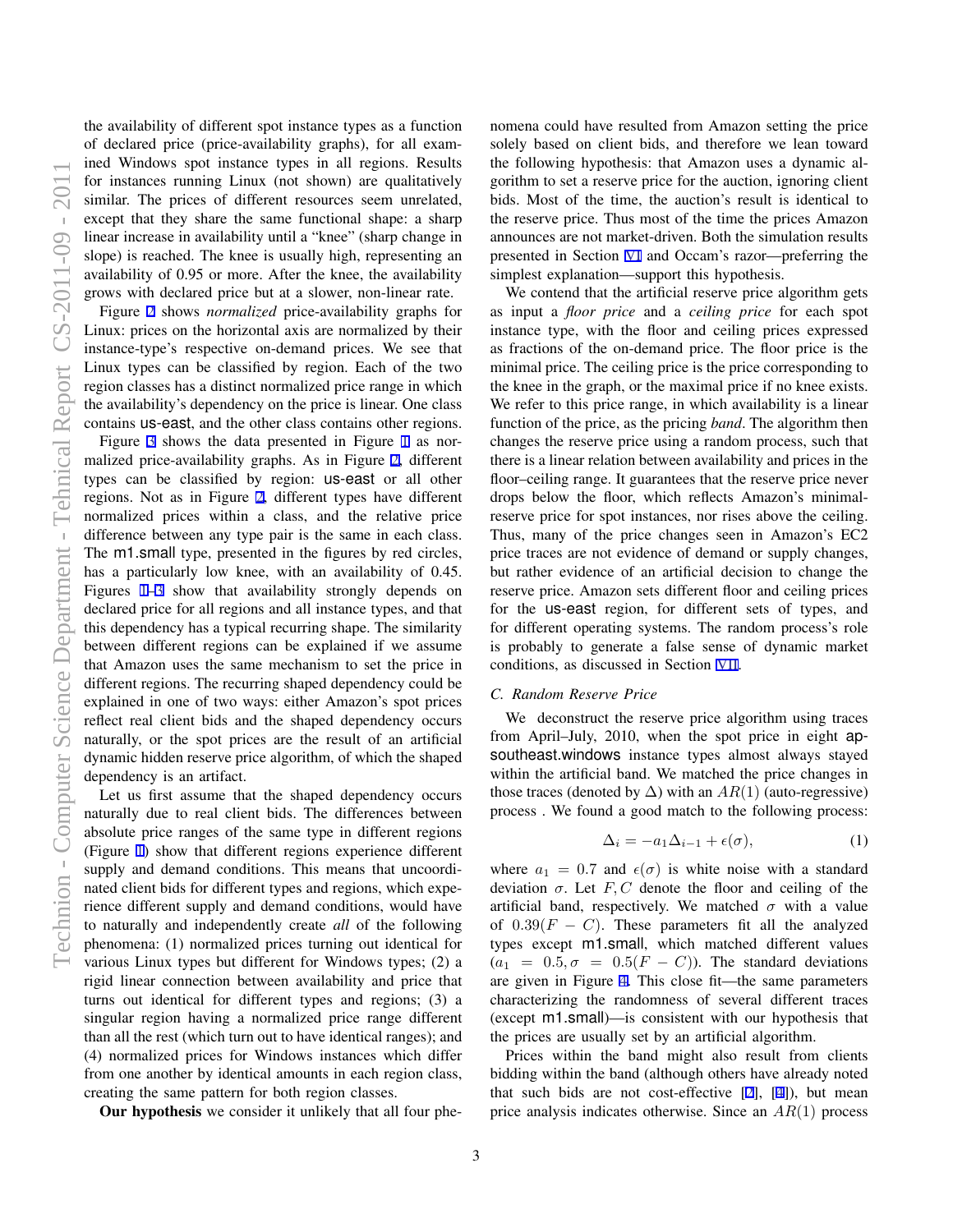<span id="page-3-0"></span>

Figure 1: Availability of Windows-running spot instance types as a function of their declared price. The legend is multiplexed: us-west, eu-west, ap-southeast all appear in the legend as "other regions". m1.small, m1.large and m1.xlarge all appear as m1. c1.medium and c1.xlarge appear as c1.



Figure 2: Availability of Linux-running spot instance types as a function of their normalized declared price. The declared price is divided by the price of a similar on-demand instance. The legend is multiplexed as in Figure 1. Most of the curves overlap.



Figure 3: Availability of Windows-running spot instance types as a function of their normalized declared price. The declared price is divided by the price of a similar on-demand instance. The legend is multiplexed as in Figure 1. Many of the curves overlap. us-east.windows.m1.small is indicated by an arrow.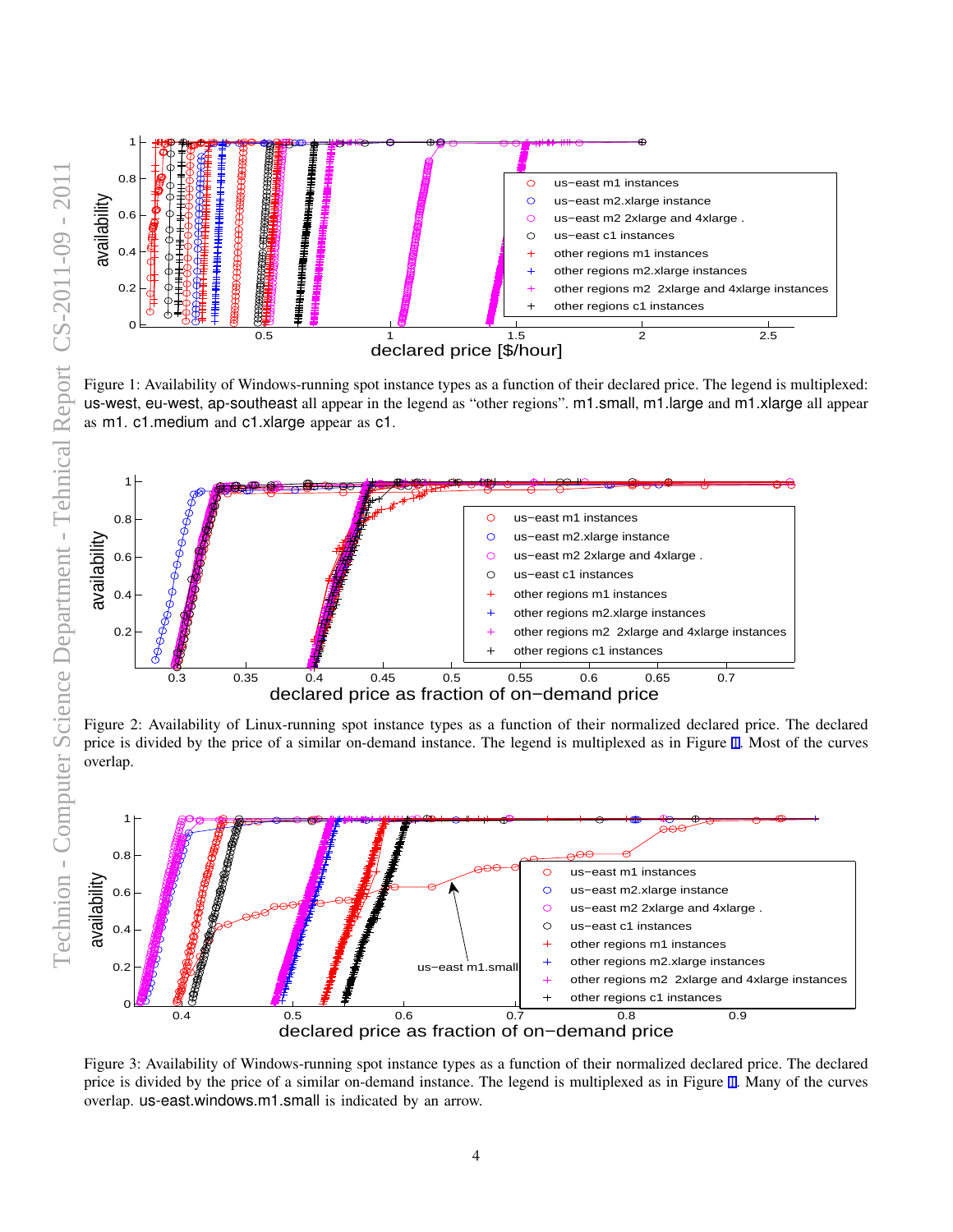<span id="page-4-0"></span>

Figure 4: Standard deviation of matched *AR*(1) process as a function of artificial price band width.



Figure 5: Power Spectral Density (Periodogram) estimate of an EC2 price trace, and our derived *AR*(1) price trace.

is symmetric, its theoretic average is the middle of the band. For the 8 traces we used here, the average price was 98%- 100% of the middle of the band. This, too, supports our hypothesis that the spot price within the band is almost always determined solely by the *AR*(1) process, i.e., is equal to the reserve price. In addition, we find that on average over all the 64 traces we analyzed, prices are within the band 98% of the time. We conclude that prices are determined artificially by an *AR*(1) reserve price algorithm and do not represent real client bids around 98% of the time.

On the basis of this analysis, we construct the *AR*(1) *reserve price algorithm*: The first two reserve prices are defined as  $P_{-1} = F + 0.1(C - F)$ ,  $P_0 = F$ . The following prices are defined as  $P_i = P_{i-1} + \Delta_i$ , where  $\Delta_i = -0.7 * \Delta_{i-1} + \epsilon (0.39 * (C - F))$ . The process is truncated to the [*F, C*] range by regenerating the white noise component while  $P_i$  is outside the  $[F, C]$  range or identical to  $P_{i-1}$ . All prices are rounded to one-tenth of a cent, as done by Amazon during 2010.

Figure 5 provides a spectral analysis of one of the Amazon traces and of prices produced by our *AR*(1) algorithm. The match of frequencies shows that our reverse-engineered reserve price algorithm is consistent with Amazon's algorithm.

#### V. PRICING EPOCHS

To statistically analyze spot price histories, it would be erroneous to assume that the same pricing model applies to all the data in the history trace. Rather, each trace is divided to contiguous epochs associated with different pricing policies. We show here that our main traces are divided into three parts as depicted in Figure [6](#page-5-0). Since the pricing mechanism changes significantly between epochs, data regarding these epochs should be separated if an associated statistical analysis is to be sound. Accordingly, for the purpose of evaluating the effectiveness of client algorithms, strategies, and predictions, the data from a (single) epoch of interest should be used.

The *first epoch* starts, according to our analysis, as early as November 30th, 2009 and ends on December 14th, 2009, the date on which Amazon announced the availability of spot instances. During this time instances were unknown to the general public. Hence, the population which undertook any bidding during the first epoch was smaller than the general public, of nearly constant size, and possibly had additional information regarding the internals of the pricing mechanism at that time.

The *second epoch* begins with the public announcement on December 14th, 2009. It ends with a pricing mechanism change around January 8th, 2010, when minimal spot prices suddenly change (usually decrease, but in Figure [6](#page-5-0) we see an increase). It is characterized by long intervals of constant low prices.

The *third epoch* begins on January 20th, 2010. Instance types and regions began to change minimal price around January 8th, but we define the beginning of the epoch as the date in which the last one (eu-west.linux.m2.2xlarge) reached a new minimal price. Due to (1) the gradual move to the new minimal values and to (2) a bug in the pricing mechanism that was fixed in mid-January 2010 [[12\]](#page-7-0), we choose to disregard data from the transition period between the second and third epochs.

Additional epoch-defining dates are July 25th, 2010 and February 9th, 2011, in which the algorithm for timing price changes changed (see Section VI). On January 24th, 2011, in addition to the original single price band identified in Section [IV-B,](#page-1-0) Amazon introduced a second distinct band in several instance types, as seen in Figure [7](#page-5-0).

These time-coordinated abrupt changes in many regions and instance types further support our hypothesis, since prices are likely to undergo coordinated and abrupt changes precisely where they are artificial. Another interesting temporal pattern can be found in policy changes starting new epochs on a regular basis, approximately every 6 months.

# VI. SPOT PRICE SIMULATION

To get a better feel for the validity of our hypothesis, we simulated the prices and availability resulting from setting the price via a sealed-bid  $(N + 1)^{th}$  price auction with a reserve price, where the number of supplied instances is retroactively limited to maximize provider revenue. The on-demand price was defined as 1. The reserve price was either constant (0.4) or the *AR*(1) algorithm defined in Section [IV-C,](#page-2-0) with a band of [0*.*4*,* 0*.*45].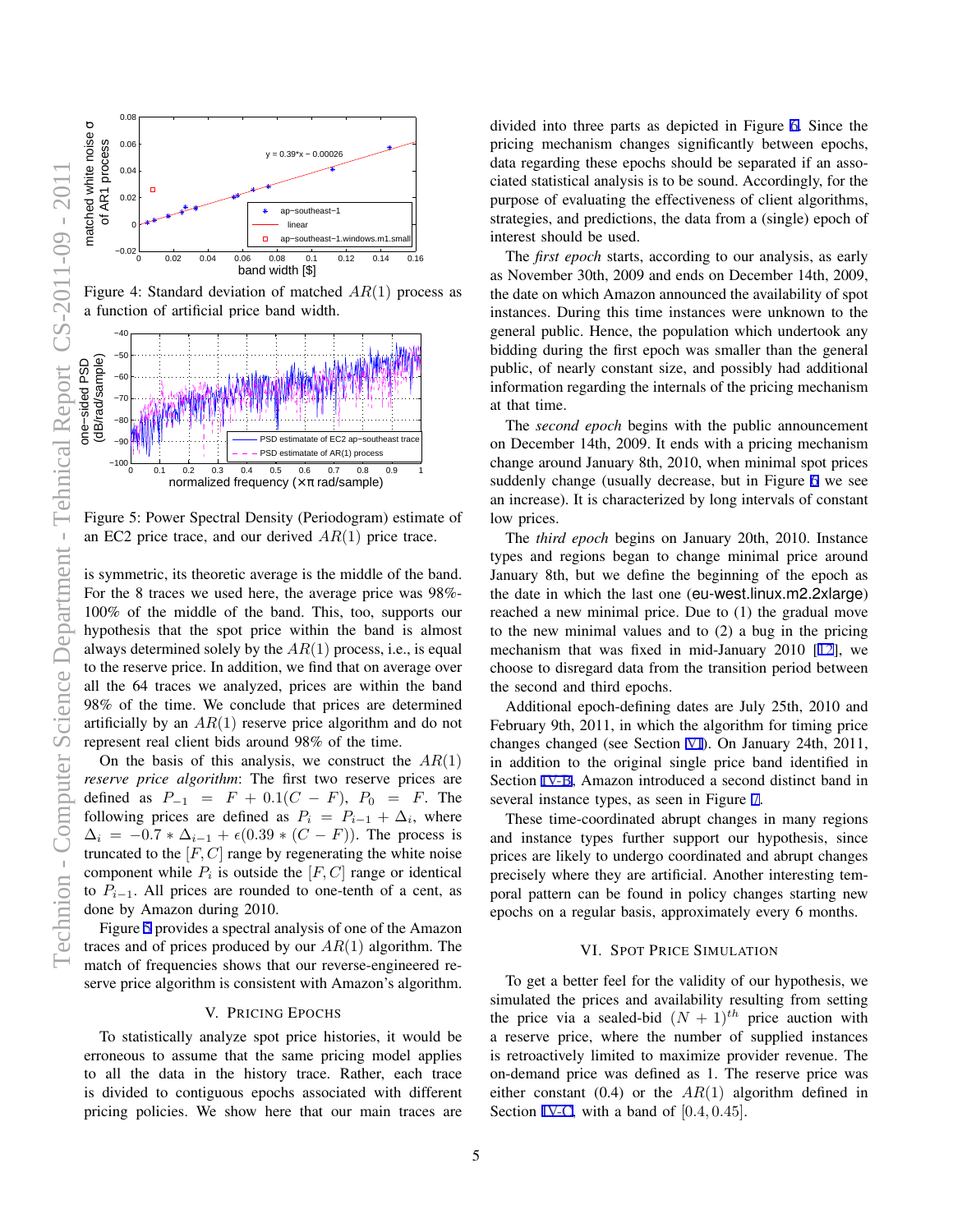<span id="page-5-0"></span>

Figure 6: Price history for us-east.windows.m1.small. Three time epochs are shown, with a transition period between the second and third epochs. Spot price is presented as a fraction of the on-demand price for the same instance.



Figure 7: Double band introduction on January 24th, 2011.

*Workload Modeling:* In the absence of cloud workload traces, we fed the simulation with 20K tasks, with runtimes in the range of 10 minutes to 24 hours, out of the LPC-EGEE cluster workload from 2004, kindly provided by Medernach [[13\]](#page-7-0) via the Parallel Workloads Archive [\[14](#page-7-0)]. LPC-EGEE is characterized by tasks which are small in comparison to the capacity of the cluster, allowing for elasticity. In the simulation, each task was interpreted as a single instance, submitted at the same time and requiring the same amount of run-time as in the original trace to complete.

*Customer Bid Modeling:* Due to the lack of information on the distribution of real client bids (since we argue that most prices do not supply such information), we compare several bidding models, and verify that the qualitative results are insensitive to the bid modeling. All the distributions were adjusted to uniform minimal and on-demand prices.

The first model is a Pareto distribution (a widely applicable economic distribution [\[15](#page-7-0)], [\[16](#page-7-0)]) with a minimal value of 0.4, and a Pareto index of 2, a reasonable value for income distribution [\[15](#page-7-0)]. The second model is  $\mathcal{N}(0.7, 0.3^2)$ , truncated at 0.4. The third is a linear mapping from runtimes to (0*.*4*,* 1], which reflects client aversion to having longrunning instances terminated.

*Price Change Timing:* Price changes in the simulation are triggered according to the CDF of intervals between price changes, collected during January–July 2010, and given in Figure 8 (solid black line). This period was characterized by quiet times—prices never changed before 60 minutes or between 90 and 120 minutes since the previous price change.



Figure 8: CDF of time interval between price changes for different versions of the price change scheduling algorithm. Input: us-east.linux.m1.small

It is interesting to note that such quiet time can be monetized by clients to gain free computation power with a probability of about 25%, by submitting an instance with a bid of the current spot price 31 minutes after a price change. The instance would then have a 50% possibility of undergoing another price change within 30-60 minutes. If that change is a price increase, the instance would be terminated, and the client would gain, on average, 45 minutes of free computation. Clients do not exploit this loophole in our simulation.

Figure 8 also presents the evolution of the timing of price changes. The next algorithm (in place from July, 2010 until Feb 8th, 2011) allowed for a quiet hour after a price change. The following one (starting Feb 9th, 2011) matches an exponential distribution with a 1.5 hour rate parameter, with five quiet minutes, which is almost memory-less, and prevents abuse of the timing algorithm.

*Simulator Event-Driven Loop:* We created a tracebased event-driven simulator, where events are: (1) instance submission and termination and (2) price changes (due to a scheduled change or to a waiting instance with a bid higher than the spot price). We ran the simulation on 70 CPUs, according to number in the LPC-EGEE trace. We ended the simulation when the last input trace job had been submitted.

*Simulation Results:* Simulation results in terms of price-availability graphs are presented in Figure [9,](#page-6-0) for different bid models and price setting mechanisms. The functions of simulations with the *AR*(1) reserve price feature a linear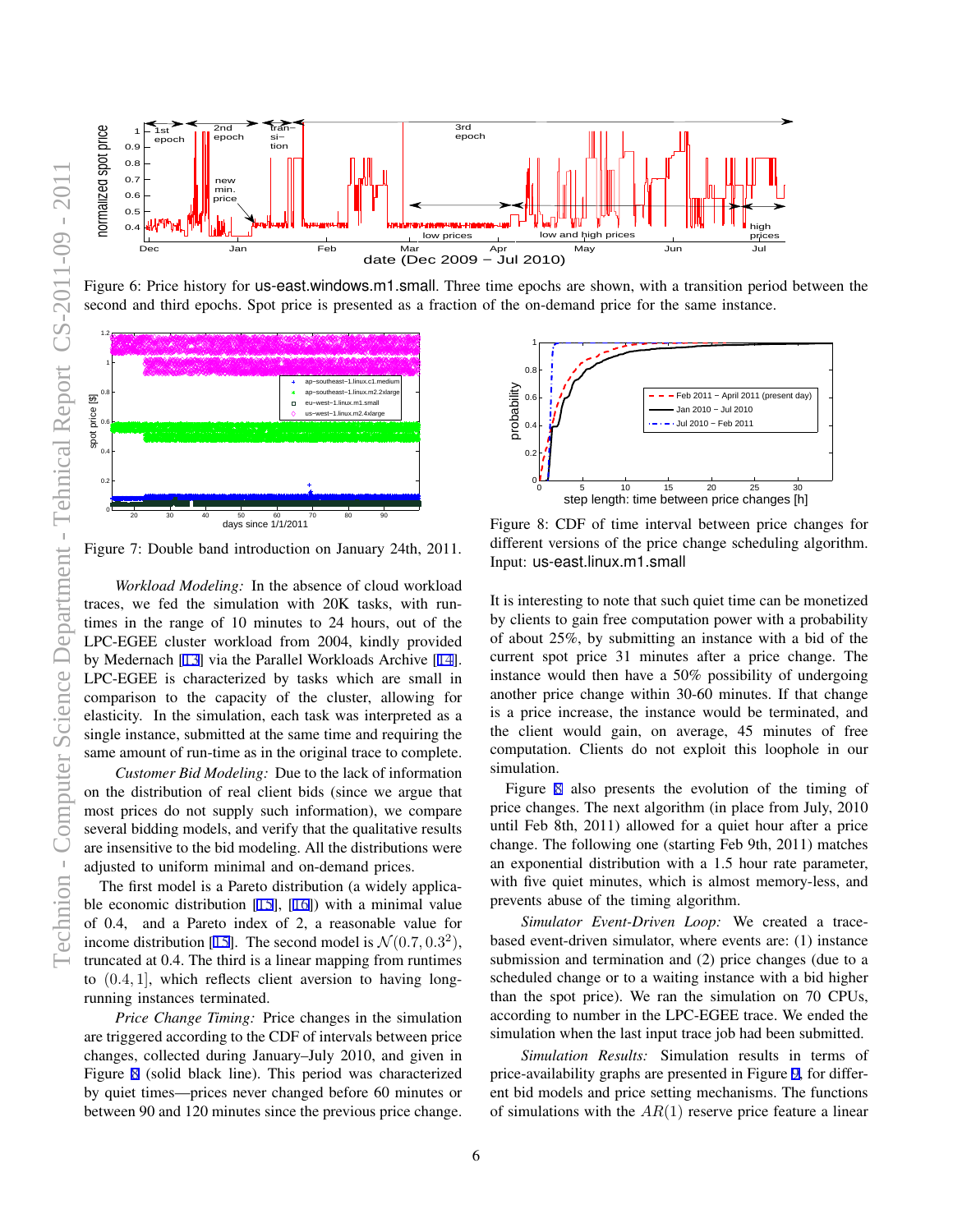<span id="page-6-0"></span>

Figure 9: Simulation results for various bidding models, with constant and *AR*(1) reserve price.



Figure 10: Availability as a function of the declared price during the second epoch for us-west.linux.m1.xlarge.

segment and a knee in high availability, as do the availability functions of EC2 during the third epoch, which are shown in Figures [1](#page-3-0), [2](#page-3-0), and [3](#page-3-0). The constant reserve price functions do not exhibit this behavior. Rather, they are jittery, like the high price regime of the us-east.windows.m1.small graph in Figure [3,](#page-3-0) and the second epoch graph in Figure 10.

Furthermore, the availability of the reserve price in the constant reserve price simulations is high (0.5, 0.56, 0.9), as it is in the second epoch (0.63 in Figure 10). In contrast, the availability of the minimal price in the *AR*(1) reserve price simulations and in the third epoch tends to zero as the number of discrete prices within the band grows.

We consider these simulation results another indication that most prices in the EC2 traces during the third epoch are set using an artificial, non-market-driven algorithm, in particular an AR(1) reserve price. The simulation results also suggest that Amazon set prices via a market-driven auction with a constant reserve price during the second epoch (December, 2009 until January, 2010), and that prices above the band are market-driven.

### VII. DYNAMIC RESERVE PRICE BENEFITS

The dynamic  $AR(1)$  reserve price mechanism is a uniform price mechanism, but it is not market-driven. It has several long-term, wide-range, benefits that may justify its use. Like a constant minimal or reserve price, it guarantees that on-demand instances are not completely cannibalized by spot instances. Yet it also allows the provider to sell instances on machines which would otherwise run idle, to provide elasticity for the fixed price instances. Spot instances can be quickly evacuated, and still reduce the costs associated with idle servers, with no real harm to the main offering of on-demand instances.

Katkar and Reiley [\[17](#page-7-0)] found that for low-priced eBay sales of up to \$20, (hidden) reserve prices deter good clients and yield lower revenues than minimal (published) prices. Nevertheless, providers can use a random algorithm to set a hidden reserve price, with no obligation to inform clients. A random reserve price is better than a constant minimal price, because it maintains an impression of constant change, thus preventing clients from becoming complacent. It forces them to either bid higher than the band or tolerate sudden unavailability. It also serves to occasionally clear queues of low bids within the band, which is not the case for a constant reserve price that is equal to the ceiling price.

A random reserve price might also serve other goals. If the public is unaware of its use, the random reserve price can mask times of low demand and of price inactivity, by creating an impression of false activity (demand and supply changes), thus possibly driving up spot prices or the provider's stock. A large enough band covering the spectrum of probable prices could also mask high demand and low supply, and thus help to maintain the illusion of an infinitely elastic cloud. However, if the artificial band is relatively small, as in the case of Amazon EC2 spot prices, the provider's use of an  $AR(1)$  process for setting the price within the band is a strong indication of low demand.

# VIII. RELATED WORK

*Optimizing Client Goals Using Spot Price Traces:* Andrzejak, Kondo and Yi used spot price histories to advise the client how to minimize monetary costs while meeting an SLA [[18\]](#page-7-0), and to schedule checkpoints [\[19](#page-7-0)] and migrations [[20\]](#page-7-0). The first two works used data from the transition period between the second and third epoch, and focused on eu-west, which suffered most from the transition. The last interchangeably used data from before and after the change in the price change algorithm on July 25, 2010.

Mattess, Vecchiola and Buyya [\[4](#page-7-0)] examined client strategies for using spot instances to manage peak loads.They used an EC2 spot instance trace of the third epoch only, attributing the different trace behavior prior to January 18th to Christmas and to the recent introduction of spot instances. They identified the price band, noted that bidding just above the band is almost as good as bidding very high, and recommended bidding right under the on-demand price.

Chohan et al. [\[2](#page-7-0)] note the cost-effectiveness of bidding at the top of the band. They analyze price histories from the third epoch only, because of a pricing bug, which was fixed in mid-January 2010 [\[12](#page-7-0)]. The bug allowed a region to have a low price while in at least one availability zone in that region instances with higher prices were terminated due to congestion. The authors attributed the qualitative change of